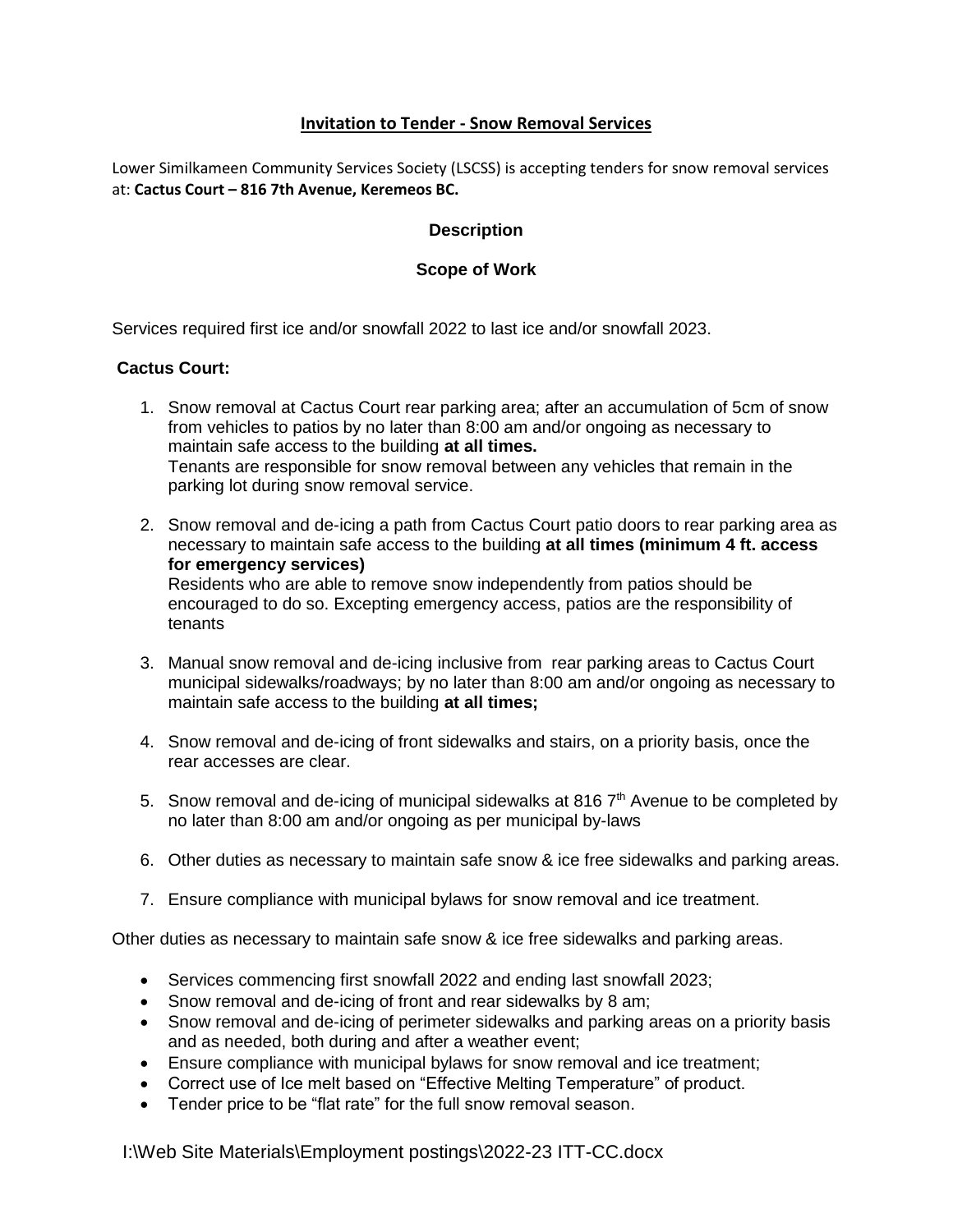# **Submissions must include:**

A list of equipment to be used for snow removal and sanding/salting; Proof of current WorkSafe BC or third party disability coverage; All applicable taxes shall be specified.

## **Considerations:**

The successful candidate will be obliged to provide a signed certificate of General Liability Insurance for not less than \$2,000,000 showing LSCSS as an Additional Insured. The successful candidate will invoice LSCSS monthly for services.

LSCSS shall be entitled to, but not obligated, to terminate the contract awarded to a successful bidder if, in the absolute discretion of LSCSS, any of the following infractions occur:

- 1) Poor performance in snow removal or sanding/salting
- 2) Damage to or at the site which the successful bidder shall fail to remedy within 5 days of receiving written notice from LSCSS

3) Failure to respond to normal requests or emergencies for snow removal and sanding/salting

4) Failure to meet any of the obligations of a successful bidder as required by this request for Tenders.

**The lowest, or any tender, will not necessarily be accepted.**

## **This tender closes at 12:00 pm on Thursday June 30th, 2022. For an appointment to view the site please call 250 499 2352 ex: 122**

Send sealed tenders marked **"Confidential CC – SR2022"** to:

| By mail:  | <b>Housing Coordinator</b>                                     |
|-----------|----------------------------------------------------------------|
|           | Lower Similkameen Community Services Society                   |
|           | 720 - 3rd Street, Keremeos, BC. VOX 1N3                        |
| By hand:  | 310 Veterans Avenue, Keremeos, BC. Between 8:00am and 12:00pm. |
| By email: | HousingCoord@LSCSS.com                                         |